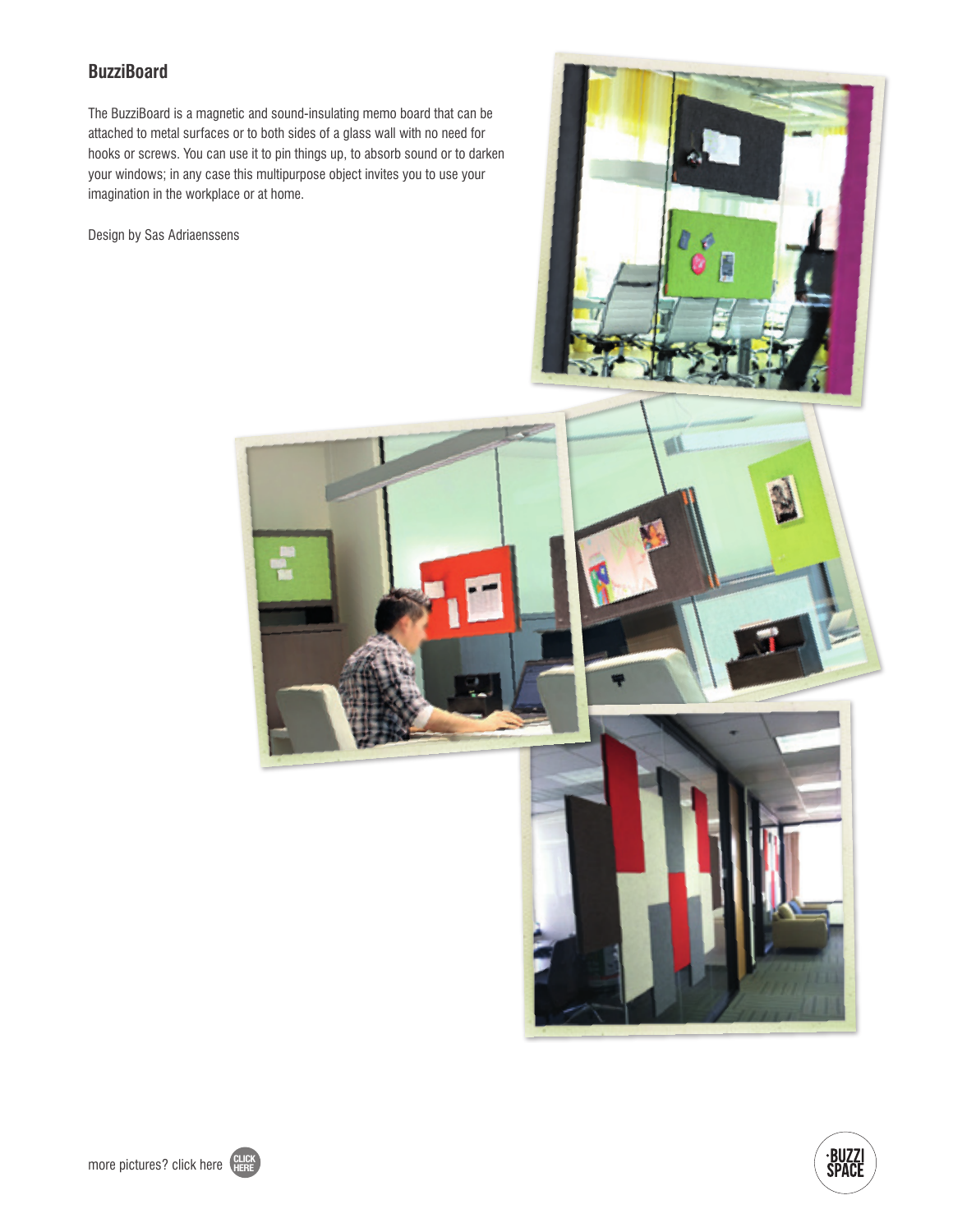### **BuzziBoard | Content COMPOSITION**

- **·** 2 layers of felt
- **·** anti skid
- **·** 6 magnets
- **·** metal strip only necessary when mounting the BuzziBoard on a wall (76 x 6 x 0,05 cm | *29.92 x 2.36 x 0.02"*)

#### **USE**

- **·** on a metal wall
- **·** on a regular wall (cfr install. instructions: use the metal strip: 76 x 6 x 0,05cm | 29.92 x 2.36 x 0.02")
- **·** 2 BuzziBoards with glass wall in between: gauge of glass max. 10 mm | *0.39"* 1.20

#### **OPTIONS**

**·** BuzziFelt

## **BuzziBoard | Ratings**

| · Flammability: | BuzziFelt: | EN 13501-1 + A1: 2009 |
|-----------------|------------|-----------------------|
|                 |            |                       |

ASTM E84 Class B certified BS476 Part 6 and 7 Class 0 Class *D*

· Acoustic:



| $01-1 + A1:2009$<br>84 Class B certified<br>Part 6 and 7 Class 0 |                                            |                          |  |  |  |
|------------------------------------------------------------------|--------------------------------------------|--------------------------|--|--|--|
|                                                                  | Hz                                         | $\alpha_{\rm s}$         |  |  |  |
|                                                                  | 125                                        | 0.01                     |  |  |  |
|                                                                  | 250                                        | 0.00                     |  |  |  |
|                                                                  | 500                                        | 0.28                     |  |  |  |
|                                                                  | 1000                                       | 0.79                     |  |  |  |
|                                                                  | 2000                                       | 1.00                     |  |  |  |
|                                                                  | 4000                                       | 1.00                     |  |  |  |
|                                                                  |                                            |                          |  |  |  |
|                                                                  | <b>Classification of sound absorbers N</b> |                          |  |  |  |
|                                                                  | A                                          | $0.90$   0.95   1.0      |  |  |  |
|                                                                  | в                                          | 0.8010.85                |  |  |  |
|                                                                  | Ċ                                          | $0.60$   $0.65$   $0.70$ |  |  |  |
|                                                                  | D                                          | $0.03$   $0.55$          |  |  |  |
|                                                                  | E                                          | $0.15 \mid 0.25$         |  |  |  |

| Classification of sound absorbers NEN-EN-ISO 11654 |                             |  |  |
|----------------------------------------------------|-----------------------------|--|--|
| А                                                  | $0.90$   0.95   1.0         |  |  |
| в                                                  | $0.80$   $0.85$             |  |  |
|                                                    | $0.60$   0.65   0.70   0.75 |  |  |
| D                                                  | $0.03$   0.55               |  |  |
|                                                    | $0.15$   0.25               |  |  |